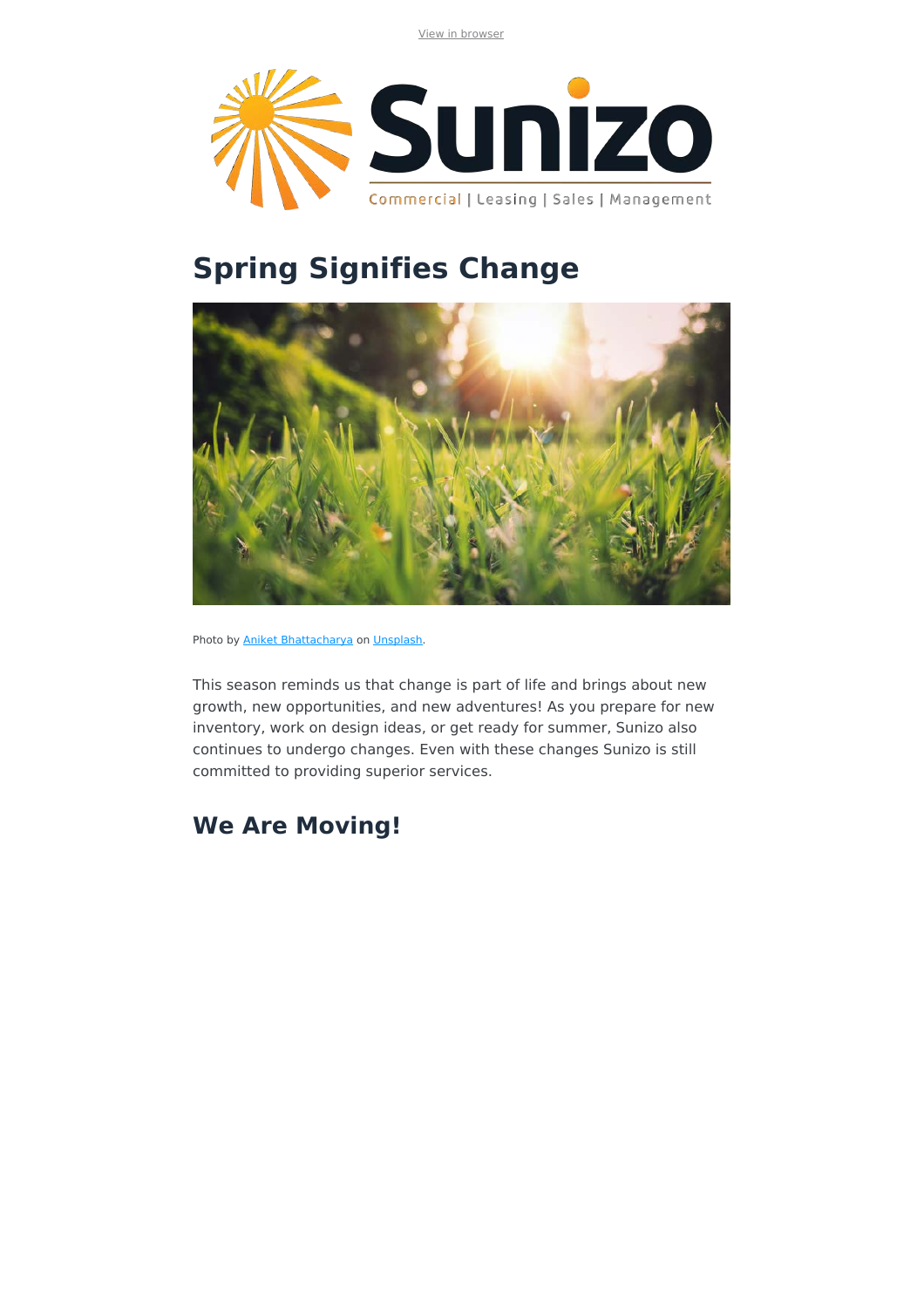

Photo by **Matthew Hamilton** on Unsplash

It is official! We are moving our office. But don't worry, we won't be moving too far. Our new office is one mile down the street. Moving forward please send **any mail and checks** to:

**12381 S. Cleveland Ave, Ste 203 Fort Myers, FL 33907**

**Tips to Spring Clean Your Business**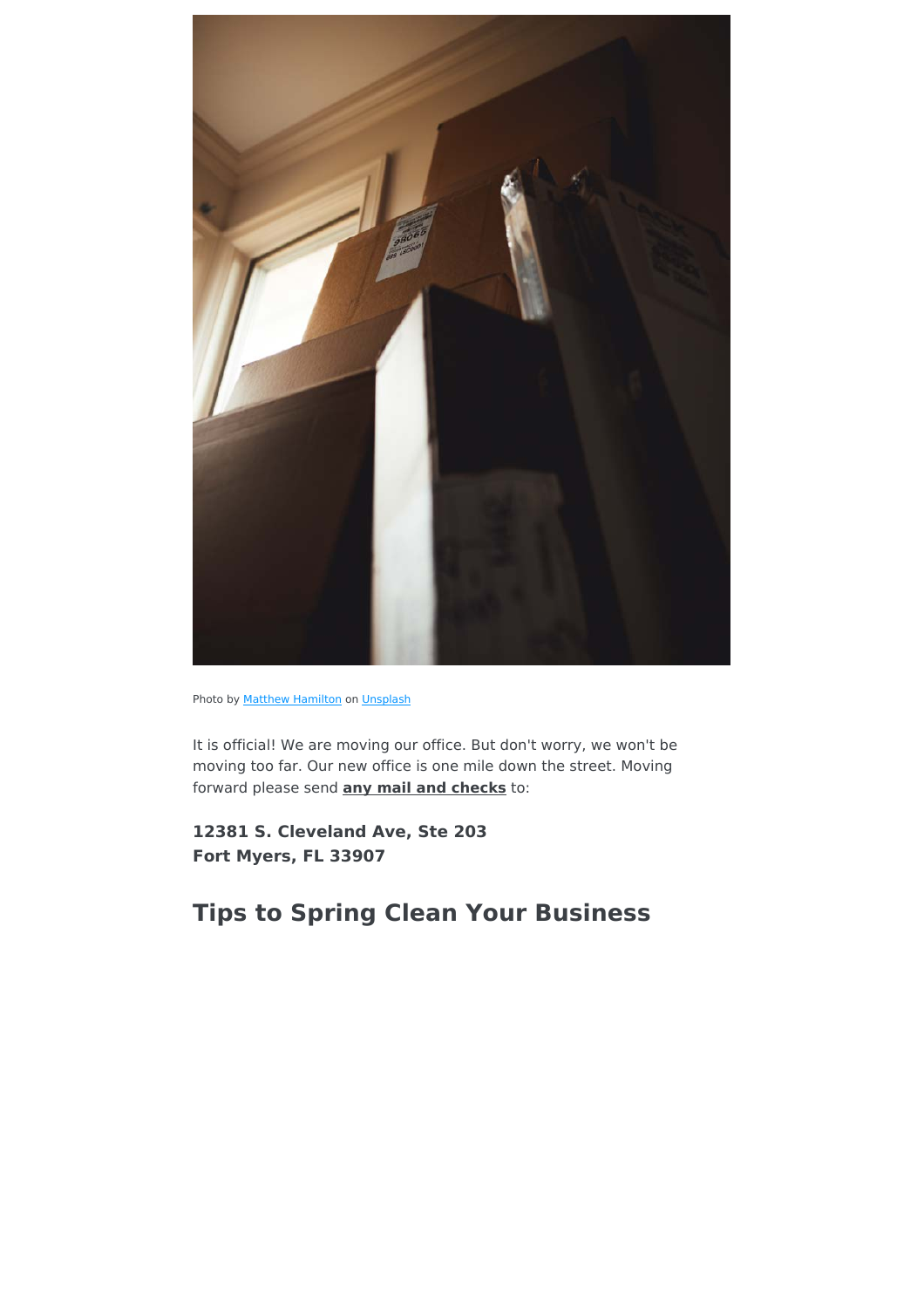

#### Photo by Headway on [Unsplash](https://unsplash.com/).

Are you looking to spring clean your business? Check out these quick tips to refresh your company.

### **Data Debrief**

Take a look at data you have collected about your business in recent months, quarters, or years. Are there ways for your business to pivot?

### **Go Digital**

If you are overwhelmed with paper and are open to digital options, research ways to shift your business operations in a digital direction.

### **Review Goals**

It is important to review the goals you have for your company and determine if you need to make any modifications. Have you superseded your goals? Is there room for improvement? What changes should you implement?

### **Renewing Your Lease**

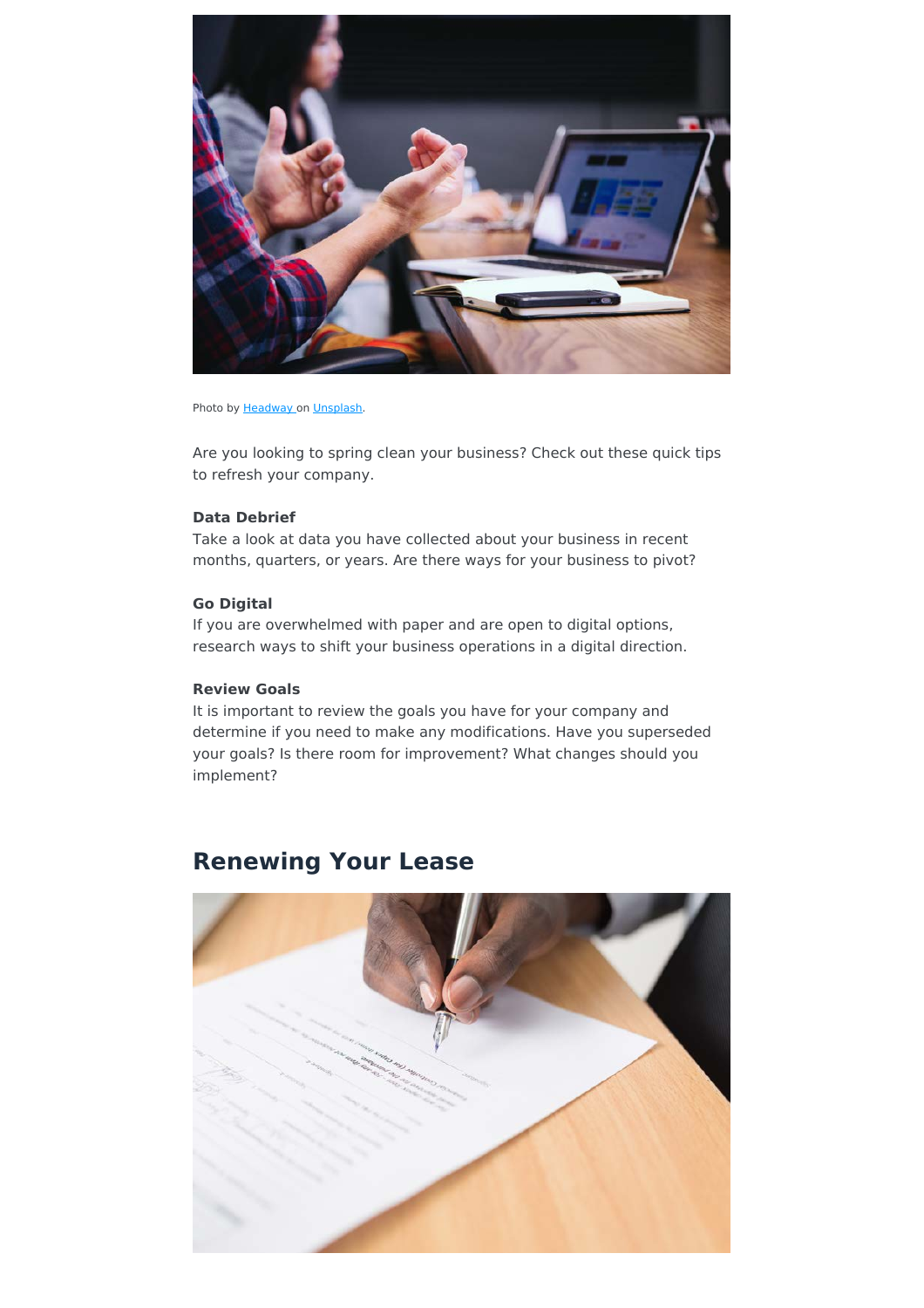If you haven't taken a look at your lease recently, your lease may be expiring soon. If you would like to stay in your space or if you plan on not renewing, email your property manager. Please also cc Sunizo Broker Rich Hering via [rich@sunizo.com.](mailto:rich@sunizo.com) Your property manager's contact information can be found in the email you received shortly after receiving your executed lease. The title of the email is "Property Manager Welcome Letter." If you need additional information or have any questions, send an email to [admin@sunizo.com.](mailto:admin@sunizo.com)

## **Spring into Spring! Check Out These Gardens**

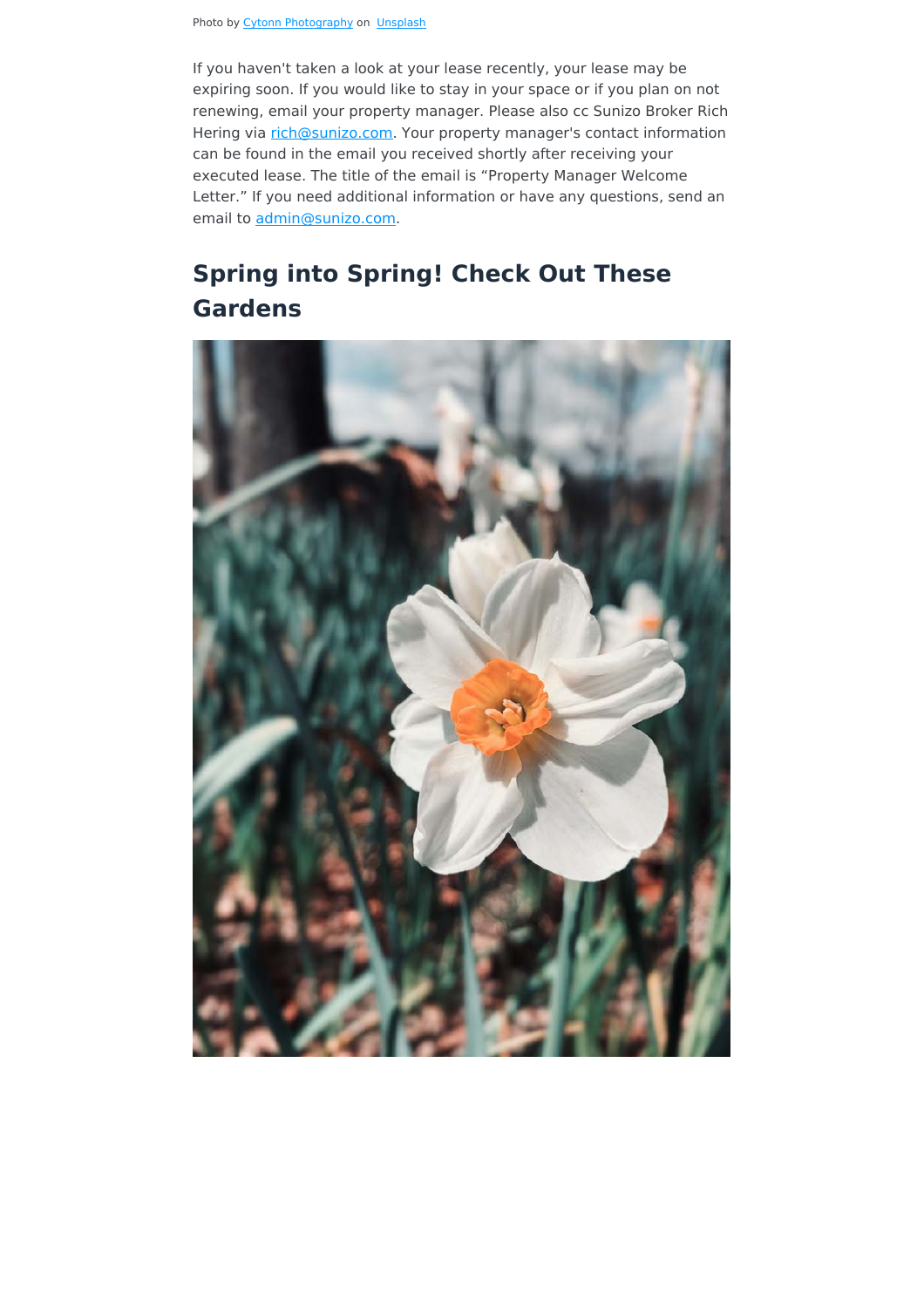Photo by **Gabriel Miller** on **Unsplash** 

Are you still looking for something to do this spring? Here is a list to get you started. Check out some of these botanical gardens and parks in your state!

### **Florida**

Harry P. Leu Gardens- Orlando, FL Marie Selby Botanical Gardens- Sarasota, FL Hollis Garden- Lakeland, FL

#### **Georgia**

Atlanta Botanical Garden- Atlanta, GA Gibbs Gardens- Ball Ground, GA Vines Park- Loganville, GA

### **Quarterly Property Focus**



### **5250 Giron Circle Kissimmee, FL 34758**

These warehouse spaces in Kissimmee are in high-demand. They are less than 10 miles from Interstate 4 and are located just south of U.S. 17. This property is also less than 15 miles from Disney World! Just off of Avenue A and east of South Poinciana Blvd., you can soon lease some of these warehouse spaces in this great industrial area. We have units coming up for lease in the next few months. If you are interested in leasing additional space, email *admin@sunizo.com* and we can see if we have a space coming up that will fit your needs!